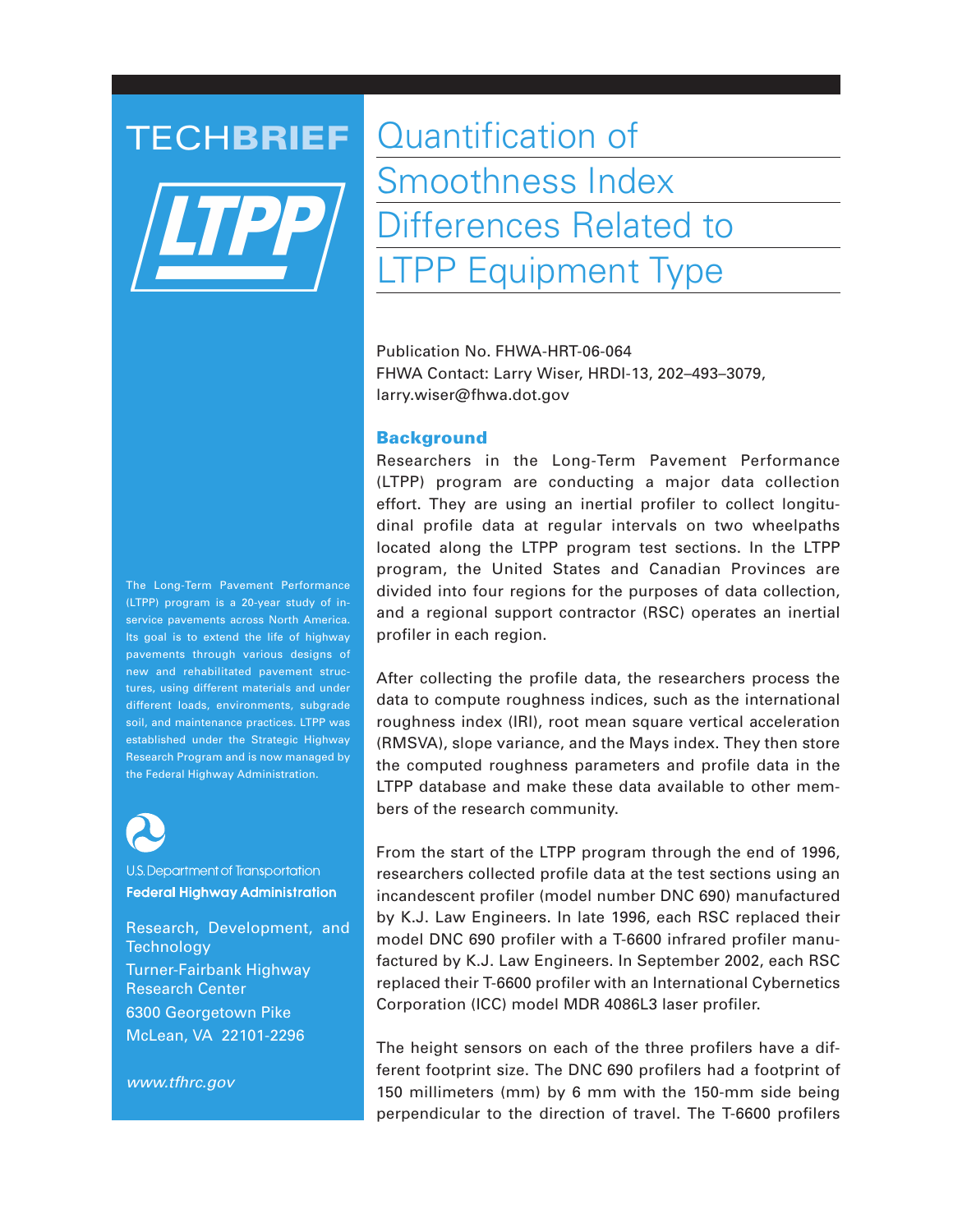had an elliptical footprint that was 38 mm by 6 mm, with the 38-mm side perpendicular to the direction of travel. The ICC profilers that are currently in use are equipped with laser height sensors that

have a circular footprint of approximately 1.5 mm in diameter.

The LTPP program conducted a research project recently to (1) compare IRI values obtained by the different inertial profilers, (2) investigate data collection characteristics and compare profile data collected by the different inertial profilers, and (3) investigate the factors that contribute to differences in IRI values for data obtained from the LTPP profilers and Dipstick®. That analysis indicated good ues among the different *DNC 690 and T-6600 profilers.* inertial profilers used in

the LTPP program. This indicates that the IRI values in the LTPP database can be used to analyze roughness progression at test sections without any adjustments to the IRI values obtained by the different profilers.

### **Findings: Comparison of Profile Data Obtained by the Profilers**

The data from the DNC 690 and T-6600 profilers showed good agreement, despite some

differences in the profiles of the test sections with significant long-wavelength content. These differences may be attributed to the different longwavelength cutoff filter values used with the two profilers



*Figure 1. This chart shows the relationship between the IRI values for the K.J. Law Engineers T-6600 and ICC profilers.*



agreement in the IRI val-*Figure 2. This chart shows the relationship between the IRI values for the K.J. Law Engineers* 

(91 and 100 meters (m) for the DNC 690 and T-6600, respectively). It appears both of these profilers use the same longwavelength cutoff filtering technique. Comparison of 25-mm interval profile data for the T-6600 and ICC profilers also indicated good agreement between the two profilers for wavelengths between 1 and 40 m, which is within the wavelength range that predominantly influences the IRI. For wavelengths less than 1 m, the ICC profiler typically showed a higher

wavelength content than the T-6600 profiler. This was attributed to the smaller footprint of the ICC profiler, which most likely caused texture effects and a higher magnitude of narrow features to be

> recorded. For wavelengths greater than 40 m, the T-6600 profiler recorded more wavelength content than the ICC profiler. This was attributed to the differences in the long-wavelength filtering techniques used by the two profilers, although both profilers applied an upper-wavelength cutoff filter of 100 m.

## **Findings: Comparison Between Dipstick and Profiler IRI**

The Dipstick, a handoperated device manufactured by The Face Companies®, has a digital inclinometer that measures

the elevation difference between the device's two footpads. Researchers use Dipstick during LTPP profiler comparisons to obtain reference elevations along the two wheelpaths at the test sections. When properly calibrated and operated, Dipstick provides profiles as good as those from rod-and-level surveys, but at a fraction of the time and cost.

The study indicated that a variety of factors could cause the IRI values obtained from the Dipstick data to differ from the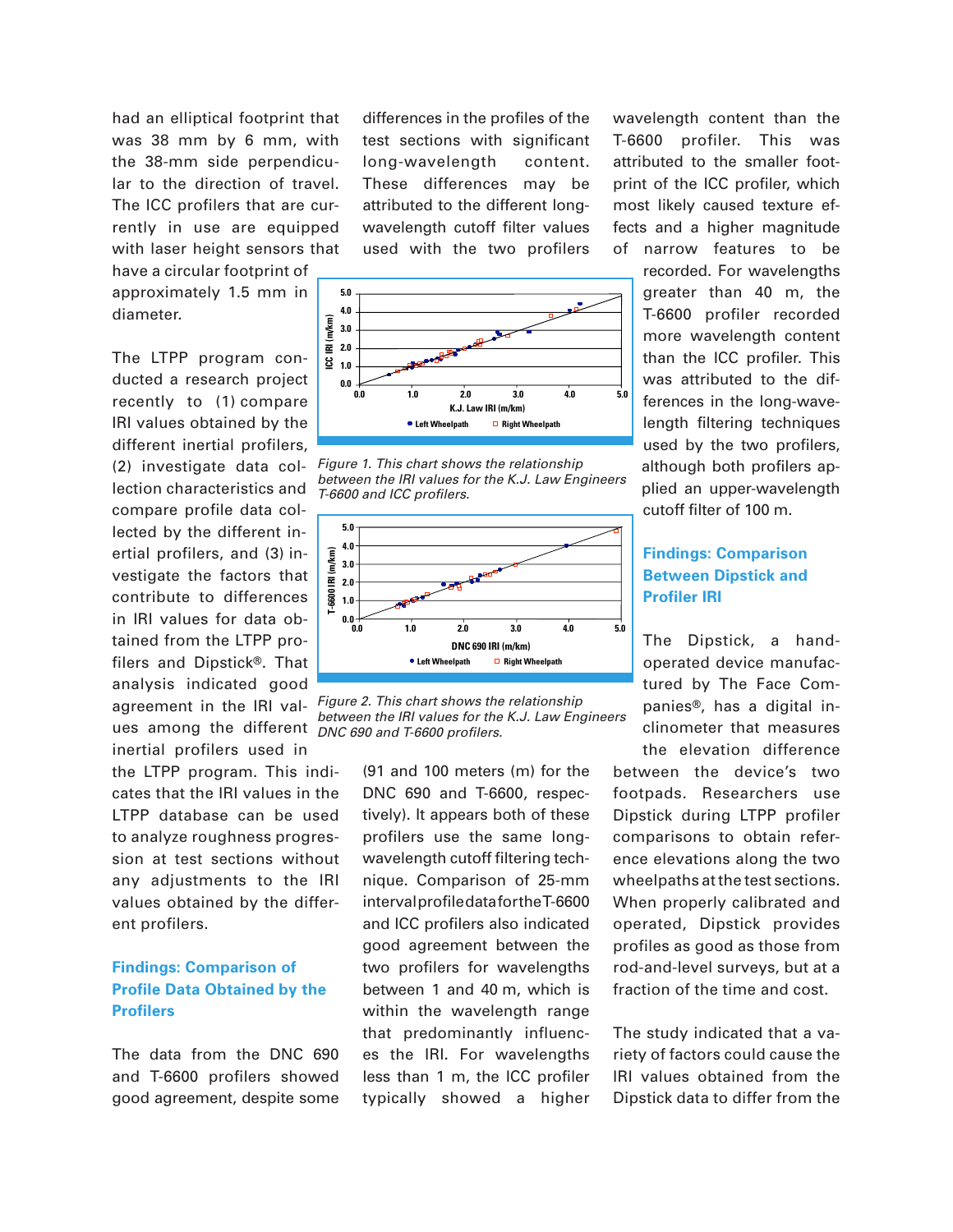IRI values obtained from the profiler data. The factors that contributed to these differences were (1) sampling qualities of the Dipstick, (2) variations between the path followed by the profiler and the path

where the Dipstick measurements were performed, (3) features recorded by the profiler that the Dipstick missed because of differences in sampling intervals, (4) discrepancies caused when the footpads of the Dipstick bridge over narrow, downward features that are measured by

the profiler, (5) features that are recorded by the profiler but are underestimated by the Dipstick because the footpad of the device may not rest in the deepest part of a feature, and (6) errors in Dipstick measurements.

# **Recommendations for Improving Current LTPP Data Collection and Data Processing Procedures:**

- The current field procedures for collecting profile data using inertial profilers are considered to be adequate, and no changes to current procedures are required.
- Errors during the collection of Dipstick data can occur because of data recording errors and equipment problems. A closure error check is performed at the end of

Dipstick data collection as a quality control procedure. However, it is still possible to pass the closure error criterion even with erroneous data, as compensation effects can cancel out



*Figure 3. A view of the Dipstick.*

errors. During data collection in the field, particular attention should be paid before recording high data values to ensure that such readings are indeed correct.

• Currently, the LTPP program has in place several procedures to ensure the quality of profile data. These procedures include (1) overlay of the profile data obtained from repeat runs to evaluate the repeatability of the data, (2) overlay of data collected during the current data collection with data collected during the previous site visit to determine whether or not they agree, (3) verification that spikes noted in the profile were caused by pavement features and not by any other factor, (4) evaluation of the repeatability of the IRI values, and (5) comparison

of IRI values obtained for each wheelpath during the current data collection with IRI values obtained during the previous site visit. However, all these quality control checks are performed on

> the averaged data and will not detect problems that may occur in wavelengths less than 1 m. Short-wavelength data can be evaluated only by analyzing 25-mm data. It is recommended that a quality control procedure be adopted to check the 25-mm data collected by the profil-

ers. The recommended procedure is to obtain a set of data collected by each of LTPP's profilers at regular intervals and compare the data with the data collected at the same sites during the previous visit to the site by using power spectral density (PSD) plots. A consistent difference in the short wavelengths for the two data sets or any sharp spikes in the PSD plots for wave numbers greater than 1 cycle/m will indicate potential problems in the short-wavelength data collected by a profiler.

# **Recommendations for LTPP Profiler Comparisons:**

• To compare the outputs obtained from the four LTPP profilers, it is recommended that comparisons be conducted at regular